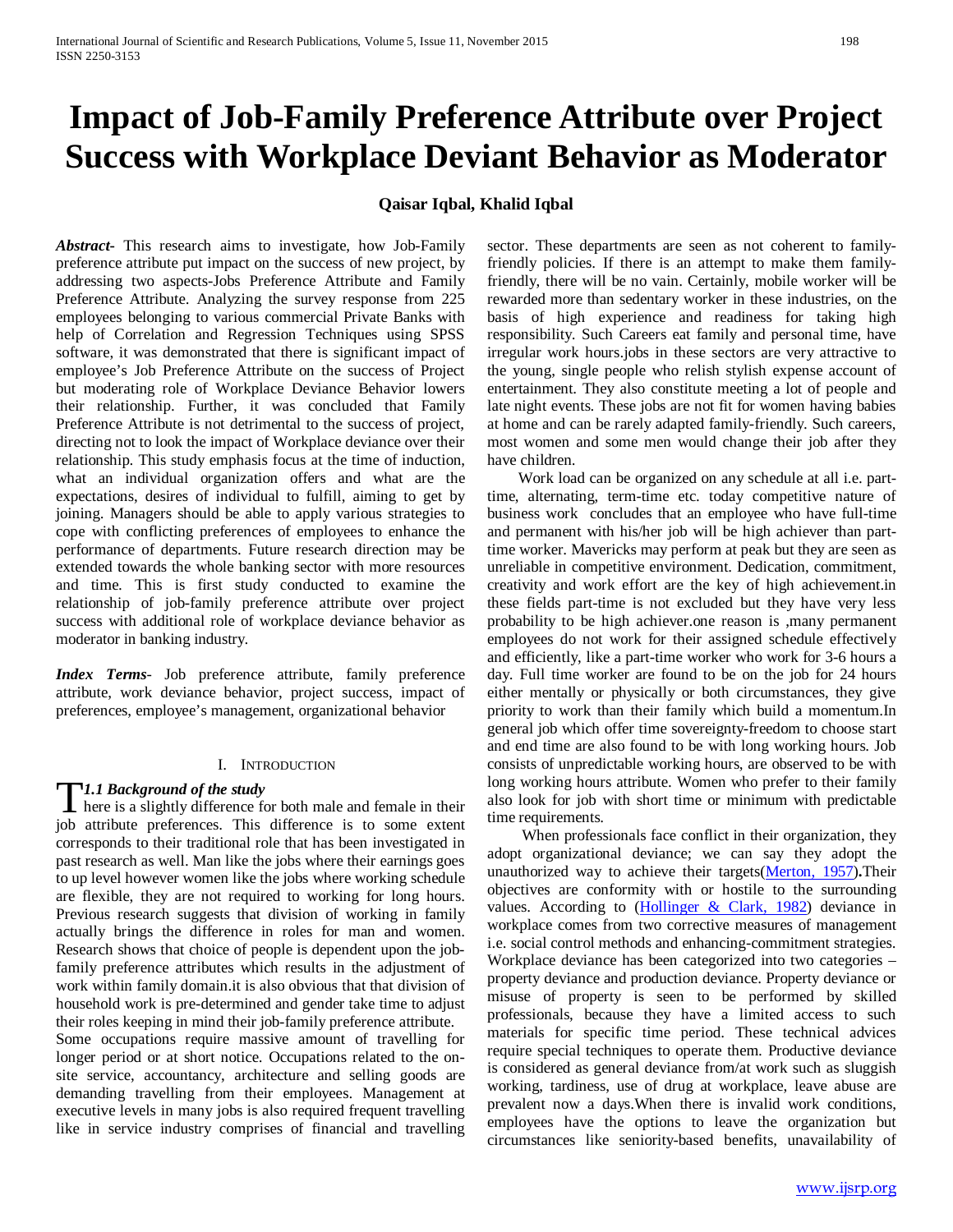alternative jobs and taking over of family definitely influence this option.If employee decides to stay in organization then he/she has to face the conflict in some way whether it is personal or professional. He/she does it by changing their expectations to compete with that of organizations. Other solutions to deal with conflict are to enhance/develop one's job, try to get transferred in to favorable location, move into management, and so on.

 Normally deviant behaviors are considered to be harmful for both organization and individual. Professional deviant/adaptive behaviors Model clarifies that behavior is required to be measured against the degree of seriousness through four factors relevant to career such as oneself, career growth, working requirement and management. The model also posited one sided direction for all these elements.

 While working in an organization, employees show various behaviors predicting their commitments and job satisfaction. These behaviors may/may not conform to expectations of management, policies of organization, on their behavior reactions is shown by administration. The basis of normative expectations and social reactions, workplace deviance have categorized into four categories-negative deviance, positive deviance, rate busting and deviance admiration.

 Very little research has been done in connection of workplace deviance with work performance. Research admits that there is negative relationship of work deviance with overall efficiency of organization. Performance is considered as the conducts of team members who contribute to the goals of organization.so it is not difficult to differentiate whether the deeds/actions, shown at organization , would pay to goals of business unit or not. As a result overall performance of organization will go down.

 It is very complex phenomenon to manage an organization especially business-oriented organization. Management dedicate their efforts to daily operations in order to "do things right". On the other hand management also take action to predict the future of organization by "doing right things", to achieve the desired destination, there is position for project and project management to be implemented, which leads the management effort towards "doing the right things right".in today world, both academic and professional experts agree that projects are the only way to achieve the strategic business objectives.

 As it is obvious that project are important for achieving strategic objectives of an organization. Projects and project management are means to achieve the strategic objectives of an organization so it's important understand the success of project on a large scale.

 The customary way to take project successful is that when there is matching between achieved values of prime factors of project and predefined values. Hence project is successful if achieved values are accordingly to predefined values. Other project is failure if there worse difference between values of predefined and achieved.

 From strategic perspective, the above mentioned criteria presents a narrow look of success i.e. project is successful if predefined values of project targets have been achieved, if results out run than predefined target then project is failure. The point of thinking is, whether project has achieved the strategic objective of organization or not, and whether project has been accepted by stakeholders with vested interest or not. Other facet of project success is the matching of project with strategic objectives of organization.

 The third feature of project success is attitude of stakeholders, vested interest in project success. Their attitude can play a vital role in the implementation of project.

# *1.2. Delimitation of the Study*

 We will study just keeping in mind role of work deviance behavior in project oriented environment on the relationship of project success and job preference attribute where employee prefere to work for employee rather than taking into consideration their family work load and situations where employee concentrate about their family issues rather than taking care of their future professional progress.

# *1.3. Significance of the Study*

 After our analysis, it would reveal that how much people is giving importance to their Job and Family and ultimately what are consequences, organization has to face in the shape of project success. Projects are considered to have a dynamic role in the achievement of strategic goals of an organization. Project management is supposed to perform the "do the right things right" that is the big reason for us to understand the importance of project success in terms of employee preferences. In banking industry of Pakistan, there are also launched projects of various types from time to time to enhance their capability of performance, capture big market, update their software or introduce a new product in industry to get edge over their competitors. Being an employee of a commercial bank, it has taken into consideration project success from the perspectives of banking employees as well.

# *1.4 Broad Problem Area*

 Extent literature work shows that Job and Family Preference Attribute should affect the success of project, as when preferences of an individual/employee gets changed then definitely there is impact on its performance.so we should not hesitate that with the increasing Job Preference Attribute, one would be putting more effort at his/her work ,leading Project towards success.in other case, as employee will be losing concentration over his/her work, thus results in less input ,decreases the probability of Project Success.

# II. LITERATURE REVIEW

# *2.1 Job-Family Preference Attribute*

 Society is made by man and at least in short run, men are flexible in order to respond to rewards and penalty, and same has been suggested by extent literature.

# **2.2 Preference Theory**

 Preference theory is based on historically data, empirical analysis and perspective. This theory explains the preferences of women between family work and job work (Hakim, 2000) lifestyles preferences plays an important role in the preferences of family and job work. Other social factors such as dominance of men have a small impact on the preference of work(Publicmoralityversuspersonalchoice:thefailureofsocialattitu desurveys, 2003b)**.** In today modern societies it has become a major determinant to choose between family works or job work.in current scenario still social structure and economic environment still exist as constraint while selecting between work-family preferences.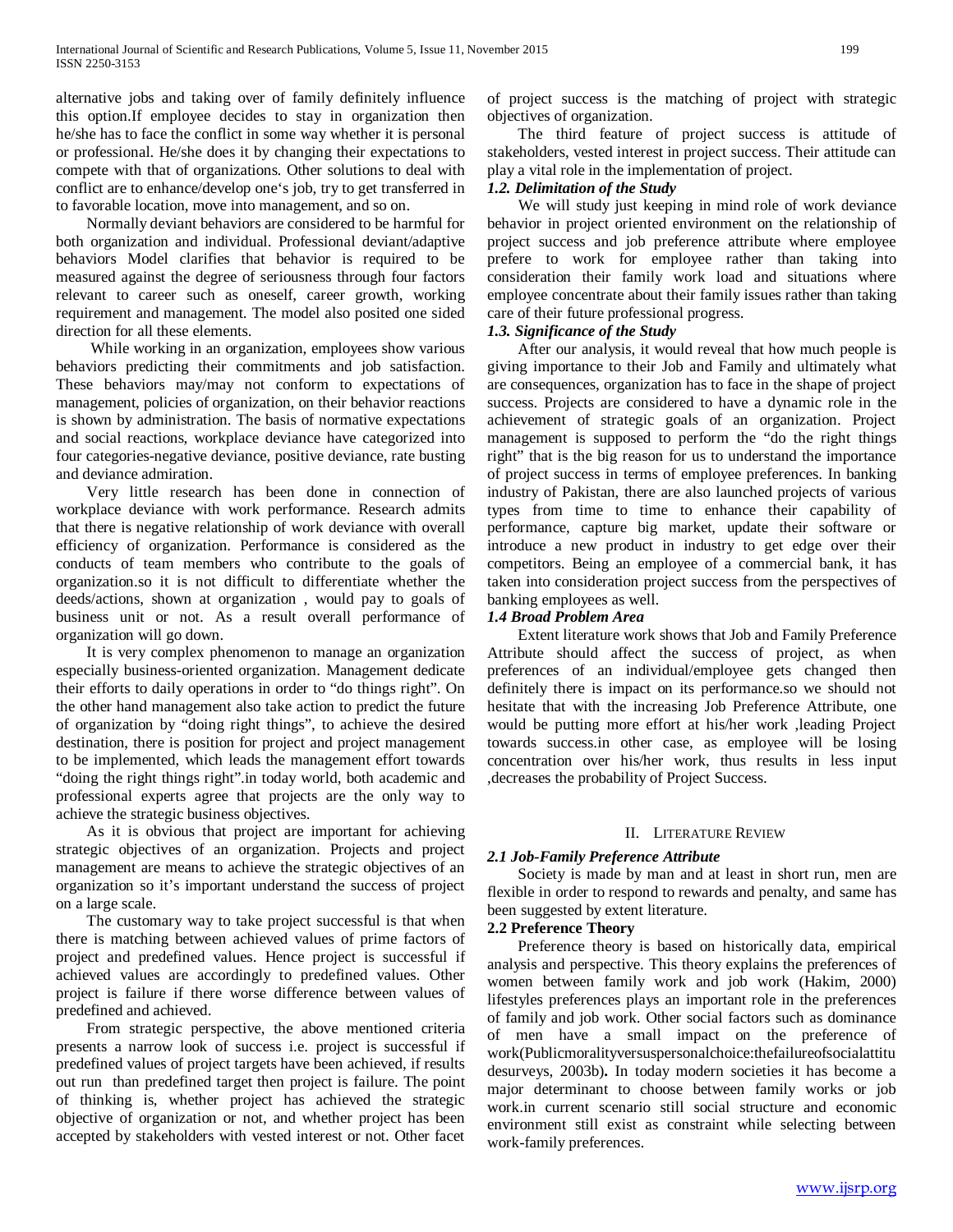# **2.3 Theory of Reflexive Modernity**

 Giddens presented a theory of reflexive modernity in which he emphasis on the individualism as a major factor leading towards change in modern society. Individual are free from family, society in order to select for their own lifestyles, values, biography as there does not exist any model of good life in earlier late societies(Giddens, 1991)**.**

# **Work-centered Employee**

 People (men and women) put their major focus on the activities within their work sphere to move forward such as careers, sports and politics. Their family is set around their career life. That's the reason most of the women in this category remains unmarried, or childless after marriage. They get their education and training as career investment as an insurance policy in adaptive category. The majority of man are workcentered compared the group of women although woman are professional career as well.(Hakim, 2003b)

 Preference theory preference theory prophesies that it men who will survive in competitive career and will dominate as woman in

minority are prepared to prefer their job on their family. Thus in the long run just work centered men are able to be high achiever in competitive greedy jobs.

# **Family-centered Employee**

 Family centered workers leave employment offering high salaries over the time of family in the start of their mature life. While studying family-job preference attitudes, it must be in focus the difference between one's personal goals and his principle values. Assembly of the research topic must be considered as well. From both academic and practical perspective, there is clear distinction between one's personal goals and his preferences and this distinguish leads to their actions and social approaches. According to(Publicmoralityversuspersonalchoice:thefailureofsocialattitudes urveys, 2003b), social approaches and values are normally supposed to be non-causal. While analyzing data, the difference between individual objective and social opinions, how one approaches to his own goals and then for aims of society has clear distinction, the selection criteria for one's own life and same for the society need strong follow up for conclusion.as suggested in the study conducted by Hakim (2000), both personal preferences and society norms do not have same borders but they display a minute link in their self.

# **2.5 Job Preference Attribute:**

 It can predict how much one is going to take part in his/her domestic works if one assumes how much employee is making choices about two different roles./this hypothesis is associated with the rationale action theories and expectancy models (Lynd-Stevenson, 1999; Sheppard, Hartwick, & Warshaw, 1988; Van Eerde & Thierry, 1996).If one gets a job entitles him/her good salary package ,prestige and professional progress then would be required from him/her to justify his/her role by devoting significant time and energy. A permanent job offers much more than a part time job thus the employee is asked to sacrifice some of his/her family driven time and energy to the organization(Kalleberg, Reskin, & Hudson, 2000).

 When a paid role requires the worker to full bring into action his knowledge abilities them employee shows fully commitment. When an employee feels intrinsically motivated from a job then he gives sacrifice of his/her family to the job /paid role requirements. Thus the workers who want to enjoy their work naturally will devote their time and energy to job rather than family labor.From other vista, people have restricted period and liveliness. People who want to give significant to their families will be definitely looking for the jobs where they could easily manage both roles. According to(Grandey & Cropanzano, 1999) ,Model of Conservation suggest that people try to try to reduce their anxiety and worries caused by their families by adopting the strategy of maximum spending of time in their office so that they could restored their energy. When demands of family and work roles become so heavy that it demands time and energy beyond the sources then there is occurrences of tension and pressure. The same results have been recommended in many studies as suggested by extent literature like (Carlson, 1999) (Carlson, Kacmar , & Williams, 2000).

 This thinking is lucid with the energy and time allocation of (Becker, 1985) where he claims that family labor reduces the availability of time and energy for usage at job. On this basis, we may conclude that whenever people show trend for short working hours or want to have flexible working hours it means they are involved in the working of their domiciliary and are looking the reduce the roles ,responsibilities associated with their job actively. Good relationship between supervisor and employee is also vital for combination of work and family easier, thus results in reduction of tension between family and work responsibilities(Thomas & Ganster, 1995).

Ultimately employees, who have decided to play their role in household activities greatly, would be seeking a job where comfortable working environment exists because physical tiredness draws out greater energy.

# **2.6 Family Preference Attribute:**

 Preferences do not always predict the behaviors as conditions always restrain the individual to perform their desires. People do not achieve their balance between family and work due to several reasons. A life partner may demand more time devoted to paid work or household labor than one's plan or needs, as concluded by (Stohs, 2000) and(Voydanoff & Donnelly, 1999).Downsizing, dismissal from service and other factor causing for job loss absolutely decrease one's ability to earn for his/her family on permanent basis. Factors that restrict one ability to meet his family and work life, causes the stress and strain(Buunk, Kluwer, Schuurman, & Siero, 2000). When employee do not find preferred job attributed then there is frustration which reduces the aspirations(Borg, 1991)**.** Hence, people faced with burdensome family responsibilities might reduce the impudence's for job attributes that can only be attained by diverting effort away from the family. Hours devoted to family labor, then, may be related to reduced preferences for salary, benefits, and intrinsically enjoyable work and increased preferences for attributes that are attainable when one can devote only limited time and effort to paid work. People who must spend many hours on family labor may decide that what they really want from a job is short hours, a flexible schedule, pleasant relationships, and a comfortable working environment.

# *2.7 Work Deviance as moderator:*

 One is said to be involved in deviant behavior if he goes against the set standard of organization without wordlessly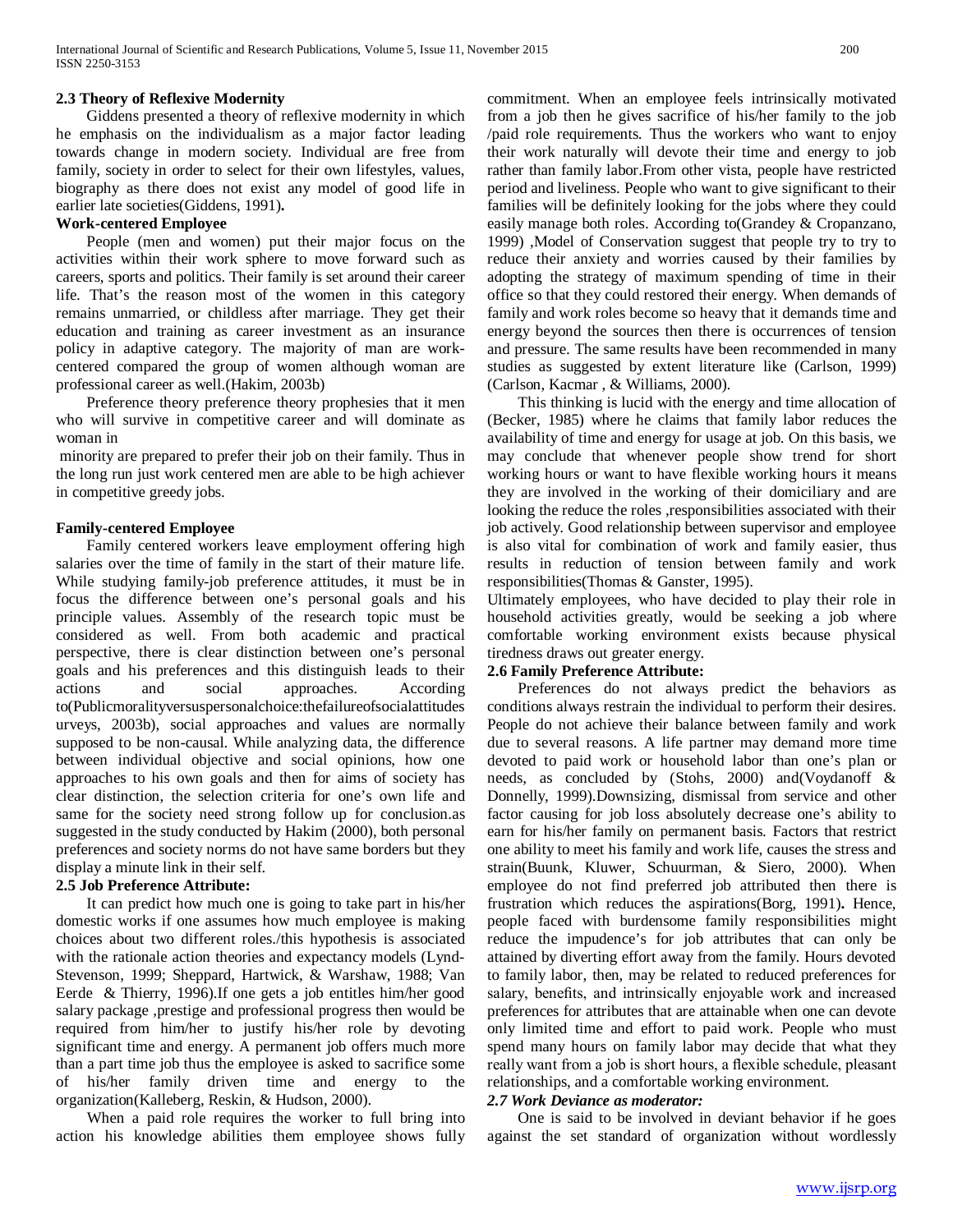communicated support or any clear instructions.it is likely about the existence of subculture of deviance if not so, then there is possibility that a group of people may unit to show their deviant behaviors having same aim purposes in order to change the whole society. Many hypotheses have been built rather than strong evidences about the involvement of people in mutual agreed deviant behavior: what were their attitudes before it, how their interest was developed in it, and what arrangements were made for them to show it, how they came to know about their behavior. However these speculations will play strongly in order to know various kinds of deviances rather than any hard data. What comprises "giving thought" or holding attitude for deviant behaviors, what are processes or structures leading towards such behaviors rather finding the reasons behind such type of action?

The movement from unconscious to conscious or bringing your thoughts into words or communications depends upon the complexity of possibility that's the reason our own behaviors sometimes surprises us and it holds the reason to look at the collected data through survey questionnaire to predict the future events. Thought is clearly different from fantasy. Fantasy is an alternate source of action than an opening to it.to progress beyond fantasy there is credibility whether action to be taken will be appraised, recommended or it is done before by people. After that there comes feasibility in a sense is arrangements available for people to perform the task or not. Such types of working lead towards the thinking about unthinkable. When this knowledge becomes open to public rather than private, elite then it is scarcely to avoid thinking about it.be enough to say, legitimacy about source of public discussion is very important. Conditions need to be considered under what circumstances it will be launched. Company plays a Vitol role in success so must be kept in mind about whom it should be shared. Place and time both have their impact not less in any way from each other so seriously need to be analyzed.

 Definition of deviance depends on individuals who are there to observe or define the deviant behaviors. The main point is reactions to behavior defines the deviancy rather than behavior itself pinpoint and categorize the deviant behaviors. Extant research describes the concept of deviant as a process in which members of group, society

- Explain various actions to be deviant
- Classify the persons who shows certain type of deviant actions
- Approve the punishment perceived to be appropriate for such deviants **.**

 Deviating individual must be given more attention than to deviating behavior itself. (Schur, 1969:311).Many researchers have investigated the relationship between deviant behavior and the way time is spent. Research shows the negative relationship between deviant behavior and amount of time being spent in nondeviant activity.an old saying "idle hands are the devil's workshop "has been proposed to be associated with this hypothesis in the research work of Hirschi's (1969) ,where he presented social control theory. These results are consistent in the study of Hundleby's (1987) and (Agnew & Peterson, 1989)

According to (Hirschi, 1969)teenagers who watch television, give time to caricatures and sports are found to be law-breakers and wrongdoing at higher side. Found that adolescents who more habitually watch television, read comics, and play games exhibit higher levels of delinquency, and Hundleby (1987) concludes in his research that out- door activities like boating and camping have a positive relationship with deviant behaviors. In a different perspective it has been suggested that some activities are part of deviant culture refer to the research work of (Agnew and Peterson 1989) or a deviant lifestyle(Jensen & Brownfield, 1986)**.**if sagging in a pool is favorite then people who do so, will be liked among those who encourage or provide arrangements for such displays " (Agnew and Peterson 1989:334).

## **Situational motivation:**

 If you observe the routine activities of a person it would reveal that deviance comes on the basis of motivation where major role is played by situational motivation.(Briar & Piliavin, 1965) states that deviance is based on the situational factor rather than personality attributes. This concept is similar to be given by Matza's (1964) where he claims that wrongdoing emerges from "drift 'an open condition to deviate the values but it does not offer to reject the values as well.Similarly resemblances of delinquency stated by Gold's (1970:92-99) to "pickup game "of basketball or baseball exerts force for spontaneous deviance.

# Time with Peers:

 Favorable situations to deviation increases in the presence of peers, amount of time spent with them. Gold's (1970) "pickup game" analogy put emphasis on the group nature of deviance and fit to the conclusion drawn in the work k of s (Erickson  $\&$ Jensen, 1977) where they say that crime are mostly done in the shape of groups or company. The reason is in this case situational probability increases due to peer presence making deviance easier. Peers play a role of strong resource. Friends are very cheap source of banned drugs. When you have a company your danger of challenging to opponent for fight increases.it also increases the chances of theft as you are being looked out by your companion. Deviant behavior in presence of friends also increases the status as being very brave, adventure-some, daring heroic. Gold's (1970:98) "pickup game" analogy in this mood, peer presence provides you the appreciative audience as deviance is seen as performance. We conclude here that simply spending your time with peers and friends enhances probability of deviances thus leading towards higher rate of deviation.

# **The Absence of Authority Figures:**

 According to(Cohen & Felson, 1979)**,** the last element for destructive crime is the absence of guardians. Guardianship does not mean to have some special skills or security arrangements e.g., presence of a person in home reduces the possibility of robbery. The word "guardianship is proper for greedy crimes but it is less pertinent to other types of deviances.

 (Felson, 1986)addressed this issue by the prelude of a new term "absence of a Handler" means a person who has a social control over the potential wrongdoer. The role of handler differs from guardian in a way that has some social bonding to the offender rather than some worthy things or object.

(Gibbs, 1981)social control theory is very associated with rate of delinquency. Gibbs's (1981) defines the social control a like use of social means to control the behaviors of others.

## **Structured Versus Unstructured Activities:**

 Unstructured activities have no plan to be carry on thus time is spent on more activities that are favor able to deviance. Just because of two reasons. First structured activities are organized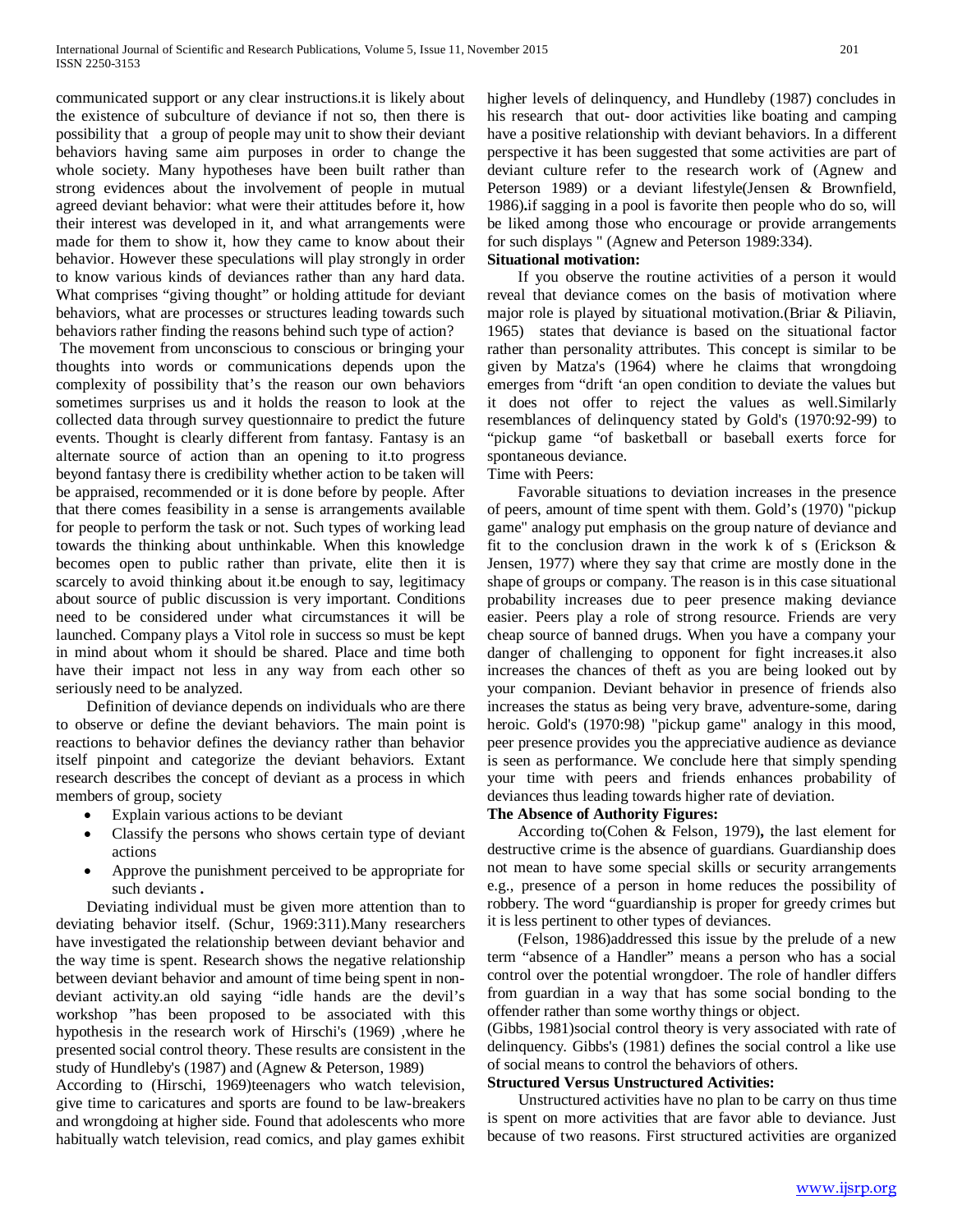give a role to each person for some social control thus reducing time for deviance related activities e.g. each team needs a coach for their performance, organized clubs have fficers,at restaurants and theatres workers are called with a assigned orders. Second structured activities offer fewer opportunities for deviance. Clearly a person cannot absorb a deviant act without at least a single chance for deviance. As (Gottfredson, 1981)made clear, the routine activity perspective directs our attention to relative exposure to opportunities, as reflected in how much time a person spends in situations conducive to deviance. The amount of structure in an activity is relevant here because greater structure means that more time will be spent in designated ways, and this time will not be available for deviance. This is not to say, however, that spending time in structured activities reduces deviance (as in Hirschi's [1969] concept of involvement).

As (Felson, 1986) notes, participation in organized activities may as easily increase as decrease time spent in other activities that are conducive to deviance. Time in organized activities could take away from low-risk pursuits, such as watching television or doing household chores.

#### *2.8 Project Success*

 There is an assumption that if a project completes on time, meet the quality standard, within stipulated budget then it is successful, known as "golden triangle". But research shows that it is very far from the truth. Thus there is need to pay attention to the some critical success factors in order to fulfill the challenges posted by globalization (Toor & Ogunlana, 2005: 154). The project lifecycle is the framework upon which project is carried out. Project manager is all and all, and is responsible for get the success factors achieved for project. Critical success factors are dependent upon the distinctive nature of projects in one industry, cannot be implemented in other industry.

 In the context of project, success is defined as the gaining of harmony among the group of employees on the basis of worthy skill as concluded by Jugder and Muller (2005).project triumph is area which is over emphasis in the management field but very difficult to build consensus upon(Dvir & Shenhar, 1992).project success may not be even agreed upon among different stakeholders ((Rad & Ginger, 2002)). For example, an architect would take the success from artistic point of view however an engineer would see succeeds feature in relations to technicality. The constraints for project success are defined on the type of project and its specifications. According to Rockart (1976), success factors of the project are areas if results are found to be satisfactory then it will ensure successful performance. Satisfaction is the difference between perception of stakeholders about project and their expectations how it will deliver (Maylor, 2003).countless project success aspects have been acknowledged in diverse projects by different scholars in the sphere. (Morris & Hughs, 1987)suggested that participation of stakeholders, political stability; objectives of your project, financial strength, legislative department, your technical expertise, time scenario are very crucial dynamics for any project success.(Cooke-Davie, 2002) found that objective management, monitoring performance, team work, risk management, stakeholder's management, project size and duration have a significant impact over the success of a project. According to(Muller & A., 2005)**,** your project success is dependent upon various aspects like ,your criteria for selection of project, how your plan your project what are your tools and techniques to control the project, how project performance will be monitored, cooperation among your team members and inter-departmental coherence, ownership associated with project. There is also relationship between employee attitude and organizational performance(Ostroff, 1992) **.**this relationship has been shown more strong on basis of study conducted by(Jones, 1991) **.**

 Project professionals are required to meet the budget, time and quality requirements in order to achieve the objectives as considered being triple constraint. Besides keeping issues of people aside, project success is dependent upon the tools and techniques to be used. Human resource has a central role in project success. With increasing complexity of project, there is emphasis on the development of people skills. People skills constitute of effective communications, resolution of individual differences, motivation strategies specific to individual, active management of professionals issues.

 People skills are supposed to a general term besides defining it with reference to some specific point. People skills are considered to be helpful in achieving win-win situation while negotiating. Keeping in mind different job and family attribute preferences, seven strategies have been established to avoid any bad impact over project success.

- o Interpersonal communication skills especially communicating with individual
- o Leadership styles based on needs of stakeholders
- Framework dependent upon Individual style and differences
- o motivation strategies according to individual needs
- o active management of conflict among team members
- o self-management of owns worries
- o competency in active management skills

 There is principal credence that people skills can be adopted, and improved. Everyone can easily utilize these skills provided he/she is ready to do basic three things-readiness's to implement rules, use of sense of humors and lacking seriousness, learn things from people around him/her what is useful for them.

#### *2.9 Gap Analysis*

 On the extensive above literature review, we found that extant work is lacking about the impact of workplace Deviance Behavior on the relationship of project success and family-job attribute preferences. Very rare literature exists about the relationship of Job-Family Attribute Preferences and Project Success. We found out in the literature review that work deviance is caused by preferences of individuals. People are found to be categorized into family preferred and job preferred/career focused which make circumstances for them to show their attitude in the shape of actions and behaviors.

## *2.10 Problem Statement*

 We have taken this study into consideration to gauge, is there any relationship between project success and Job Attribute Preferences and Family Attribute Preferences, how work deviance is affecting their relationship.

#### III. PROPOSED RESEARCH FRAMEWORK

*3.1 Research framework*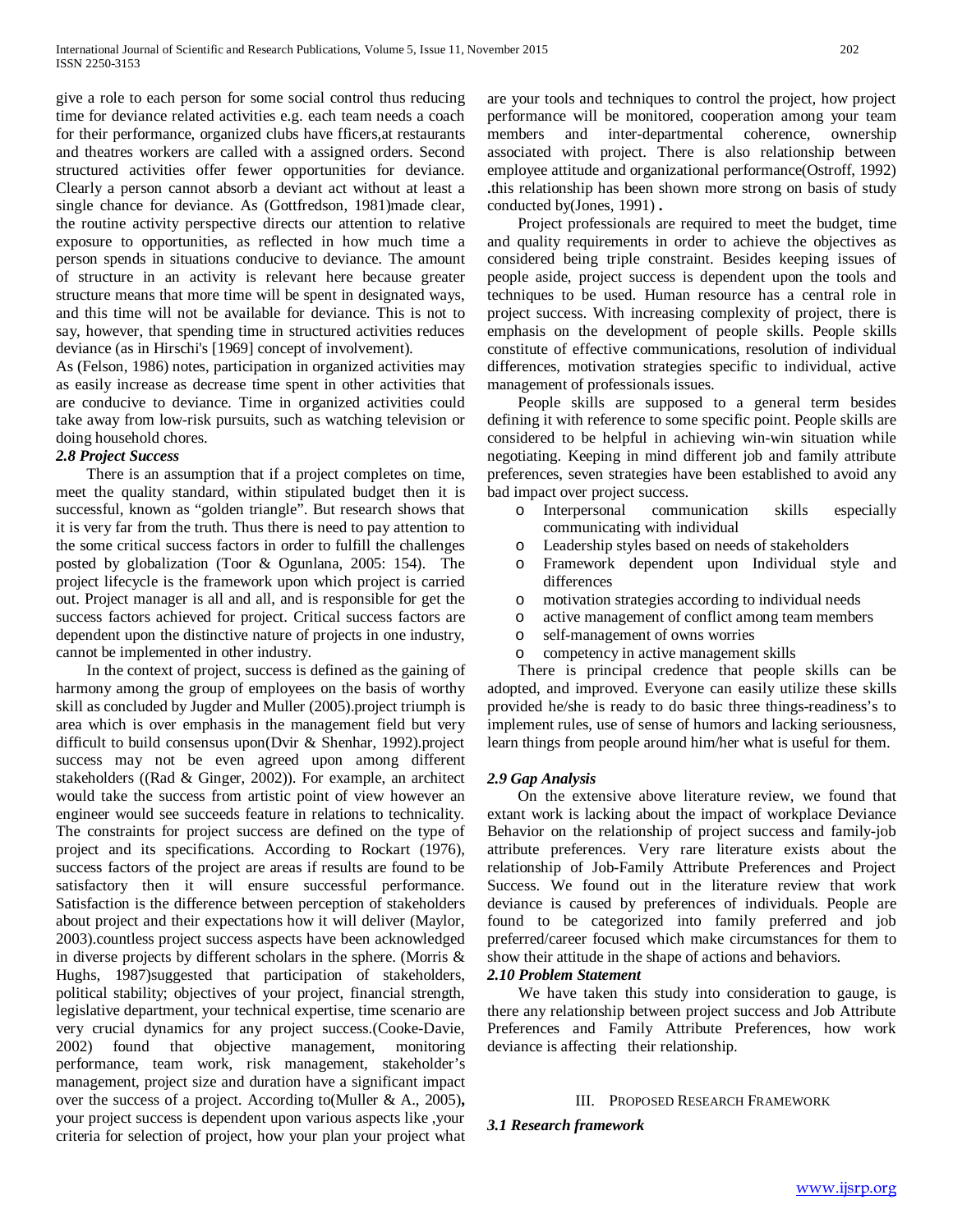On the basis of extensive literature review, we proposed framework for our study, keeping in mind, Job Attribute Preferences and Family Attribute Preferences as Independent Variables, and Project Success as Dependent Variable. We will be studying role of Work Deviance Behavior as Moderator.

## *3.2 Hypothesis:*

 From the above framework, we made four hypotheses as given below,

 H1: there is positive relationship between Job Attribute Preferences and Project Success.

 H2: Work Deviance Behavior will moderate the relationship between Job Attribute Preferences and Project Success.

 H3: there is negative relationship between Family Attribute Preferences and Project Success.

 H4: Work Deviance Behavior will moderate the relationship between Family Attribute Preferences and Project Success.

#### IV. RESEARCH METHODOLOGY

## *4.1 Research Design*

 Our study is descriptive based on the cause-effect relationship.in this study we will investigate the impact of organizational justice on organizational commitment and job satisfaction. We also studied the mediator impact of organizational trust on the relationship of organizational justice and organizational commitment and job satisfaction.

 In order to analyze the data collected we used software SPSS 20.0 version to conclude our study. We will also use the Correlation and Regression Analysis for determine the relationship between variables and strength of their relationship, method proposed by Barron and Kenny.

#### *4.2 Instrument Development:*

 On the basis of extensive literature review ,keeping in mind different dimension of work attribute preferences ,family attribute preferences, work deviance behavior and project success we choose the instrument already developed and used in previous work.

# • **Job Attribute Preferences:**

 The questionnaire developed by Gutek,Searle and Klepa(1991) was used in our research to measure the job attribute preferences in our study on the basis of five point likert scale.

### • **Family Attribute Preferences:**

 The six item scale developed by Gutek, Searle and Klepa (1991) was used in our research to measure the family attribute preferences on five point likert scale.

## • **Work Deviance Behavior:**

 We used the 24-item scale developed by Hollinger & Clark's (1982), although modification was made in it by Rebecca J. Bennett & Sandra L. Robinson to measure the work deviance behavior on five point likert scale.

# • **Project Success:**

 On the deep study about project success we selected the 13 item scale used by (Cooper & Kleinshmidt, 1987; Dvir & Shenhar, 1992; Pinto & slevin, 1988; Stuckbruck, 1986) to gauge this variable in our research.

# *4.3 Population and Sample*

 Population consists of employees working in several private banks of Pakistan. We will collect their viewpoints about concerned variables through survey. We have floated 250 questionnaires, out of which response rate is 225.

# **4.4 Sampling Technique**

 We selected three commercial banks for our data collection purpose. We used convenience sampling approach, because our data collection was dependent on the permission granted by banks to gather collection from their employees. We have chosen three leading commercial banks; MCB, HBL and JS Bank. We distributed our questionnaire among employees of these three banks. Feedback was taken from 225 employees.

# *4.5 Pilot study*

 We sent our questionnaire to prominent, central employees of banks before doing pilot study of our research. On their feedback and recommendation we made modification in our instruments. We initially sent our questionnaire to 30 employees and gathered data, which leaded us towards pilot study of questionnaire. This processing helped us to enhance consistency and accuracy of instruments used.

# *4.6 Unit of Analysis*

 In our case unit of analysis is individual employee of bank because we are taking into consideration results of each employee for our study.

## *4.7 Data collection*

 Data was collected from selected three banks using questionnaire, which have four parts, demographics constitutes of age, gender, experience and qualification, Job Attribute Preference, Family Attribute Preference, Workplace Deviance Behavior and Project Success.

#### V. DATA ANALYSIS AND FINDINGS

# *5.1 Reliability Test:* **Reliability Statistics**

| <b>Construct</b>                    | <b>Number</b><br>οf | Alpha |
|-------------------------------------|---------------------|-------|
|                                     | items               | Value |
| Job Attribute Preferences           | 6                   | 0.764 |
| <b>Family Attribute Preferences</b> | 6                   | 0.620 |
| Workplace<br>Deviance               | 23                  | 0.896 |
| Behavior                            |                     |       |
| <b>Project Success</b>              | 13                  | 0.795 |
|                                     |                     |       |

 Reliability of our proposed model is shown in above model. All variables-job attribute preferences,family attribute preferences,workplace deviance behavior and project success parade satisfactory reliability with internal consistency values of 0.764, 0.620, 0896, and 0.795 respectively which is higher than an Cronbch's alpha value of 0.60.

#### *5.2 Descriptive Statistics:*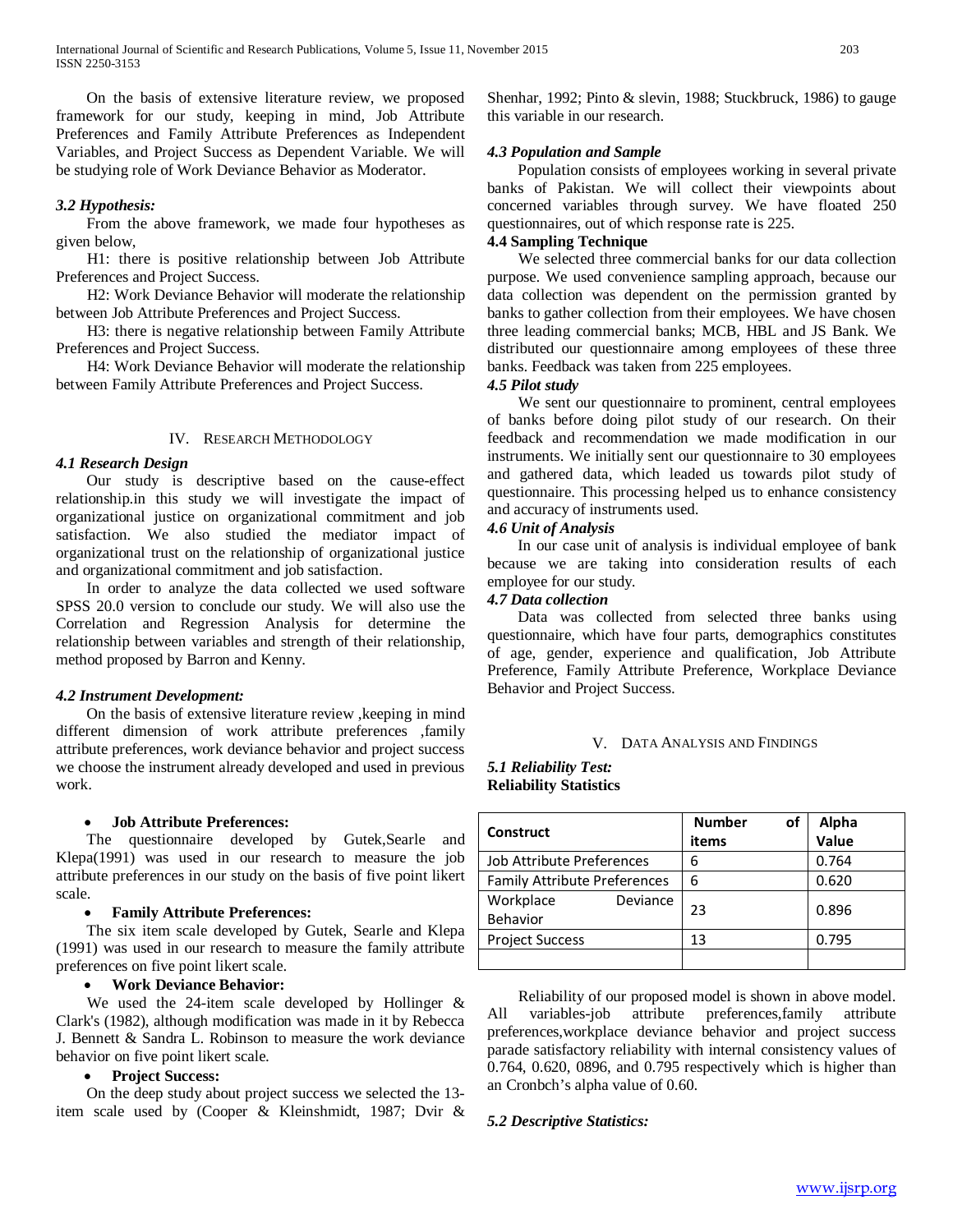It is revealed that respondents in our study considered highly strong level of project success (mean=3.6826 with a maximum score of 4.69),highly strongly level of workplace deviance behavior (mean=3.1252 with a maximum score of 4.83).Respondents also perceived to be job attribute preferences with highly moderate level(mean=3.3092 with a maximum score of 5.00).Participants also professed moderate level of family attribute preferences (mean=3.0946 with maximum value of 5.0) .

|                                    | N   | Min  | Maxi | Mean  | Std.<br>Deviatio<br>n |
|------------------------------------|-----|------|------|-------|-----------------------|
| Project<br><b>Success</b><br>Work  | 174 | 2.38 | 4.69 | 3.682 | .5568                 |
| Deviance<br><b>Behavior</b><br>Job | 165 | 1.04 | 4.83 | 3.125 | .7524                 |
| Attribute<br>Preference<br>S       | 207 | 1.33 | 5.00 | 3.309 | .7534                 |
| Family<br>Attribute<br>Preference  | 208 | 1.17 | 5.00 | 3.094 | .8677                 |
| Valid<br>N<br>(listwise)           | 123 |      |      |       |                       |

# **Descriptive Statistics**

 Collectively ,we can say that participant think project success to be strongly critical factor, whereas workplace deviance behavior to be strongly effective. Independent variables-job attribute preferences and family attribute preferences found to be at highly moderate level.

# *5.3 Correlation coefficient*

# **Correlations**

|                        |                                     | <b>Project Success</b> | Work<br>Behavior | DevianceJob Attribute Preferences | Family<br>Attribute<br>Preferences |
|------------------------|-------------------------------------|------------------------|------------------|-----------------------------------|------------------------------------|
| <b>Project Success</b> | <b>Pearson Correlation</b>          |                        | $199^\circ$      | $.331**$                          | .118                               |
|                        | $Sig. (2-tailed)$                   |                        | .020             | .000                              | .134                               |
|                        | N                                   | 174                    | 136              | 162                               | 164                                |
| Work                   | DeviancePearson Correlation         | .199°                  |                  | $.290^{**}$                       | $.385***$                          |
| <b>Behavior</b>        | Sig. (2-tailed)                     | .020                   |                  | .000                              | .000                               |
|                        | N                                   | 136                    | 165              | 154                               | 157                                |
| Job                    | <b>AttributePearson Correlation</b> | $.331***$              | $.290**$         |                                   | $-.249***$                         |
| Preferences            | $Sig. (2-tailed)$                   | .000                   | .000             |                                   | .000                               |
|                        | N                                   | 162                    | 154              | 207                               | 194                                |
| Family                 | <b>AttributePearson Correlation</b> | .118                   | $.385***$        | $-.249$ <sup>**</sup>             |                                    |
| Preferences            | Sig. (2-tailed)                     | .134                   | .000             | .000                              |                                    |
|                        | N                                   | 164                    | 157              | 194                               | 208                                |

\*. Correlation is significant at the 0.05 level (2-tailed).

\*\*. Correlation is significant at the 0.01 level (2-tailed).

 The above table unveil that all variables of our study are positively correlated. There is highly positive correlation between job attribute preferences and project success(r=0.331).However, there is very little positive correlation between family attribute preferences and project success(r=0.118).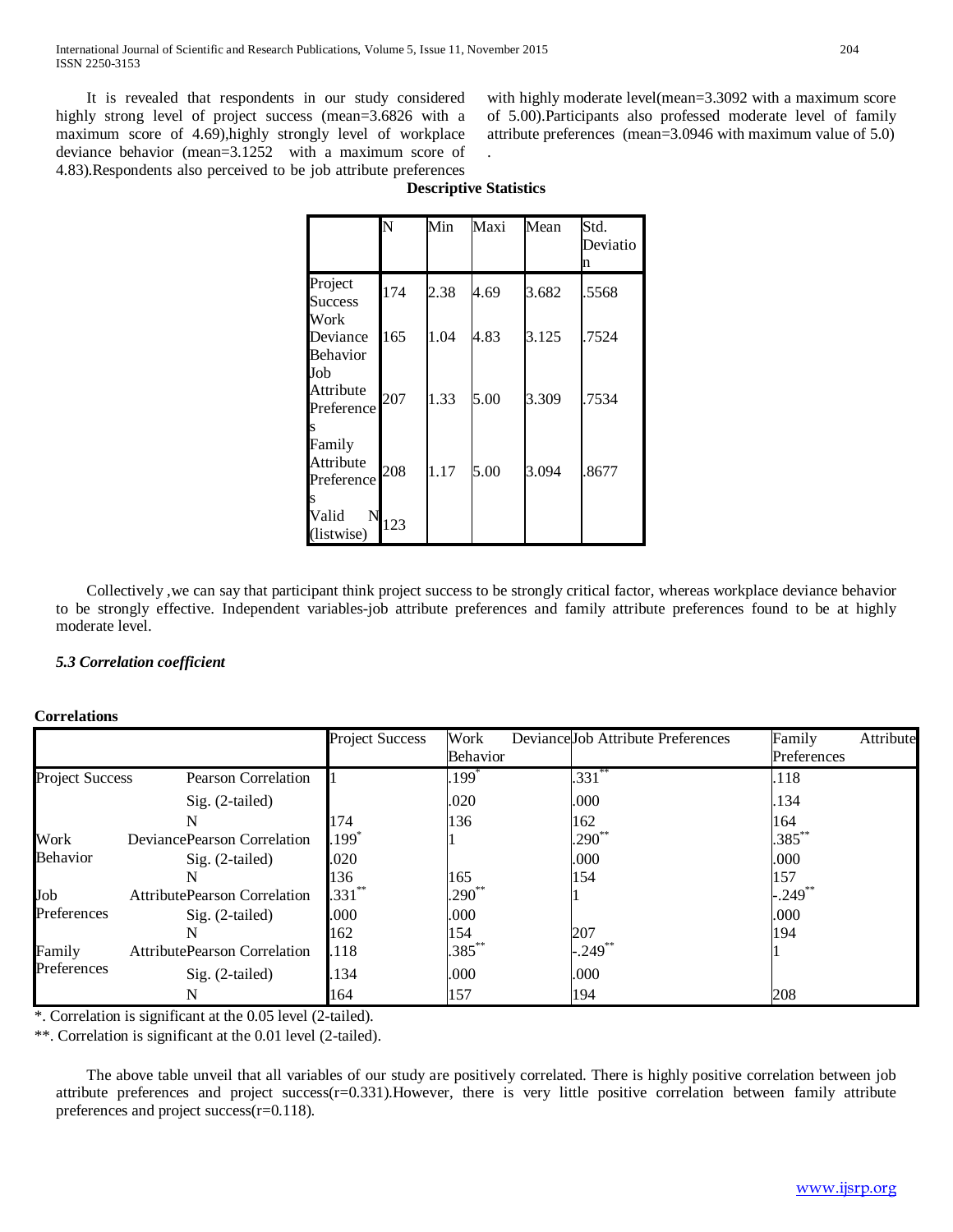## *5.4 Testing of Hypothesis, impact of Job Preference Attribute on Project Success*

Our first alternate hypothesis is ,there is positive impact of job preference attribute over the project success.

#### **Variables Entered/Removeda**

| Model  | - -<br>ariables<br>Entered     | v ariables<br>Removed | Method                            |  |
|--------|--------------------------------|-----------------------|-----------------------------------|--|
| . .    | Attribute<br>Preference<br>Joh |                       | $\overline{\phantom{a}}$<br>Enter |  |
| $\sim$ | .<br>$\sim$<br>$\sim$          |                       |                                   |  |

a. Dependent Variable: Project Success

b. All requested variables entered.

# **Model Summary**

| Model |            | $\alpha$ 11 $\alpha$ r<br>лаг – | Square<br>*1uste. | Std<br>$\mathbf$<br>Estimate<br>the.<br>Ωt<br>Error |
|-------|------------|---------------------------------|-------------------|-----------------------------------------------------|
|       | - -<br>. 1 | $\sim$<br>.102                  | 10 <sup>2</sup>   | .52883                                              |

a. Predictors: (Constant), Job Preference Attribute

 There is 0.204 value of R Square which shows that there is 20.4% variation in Project Success due to the presence of Job Preference Attribute and Work Deviance Behavior.

# **ANOVAa**

| Model |            | Sum of Squares df |     | Mean Square F |        | Sig.              |
|-------|------------|-------------------|-----|---------------|--------|-------------------|
|       | Regression | 5.490             |     | 5.490         | 19.629 | .000 <sup>c</sup> |
|       | Residual   | 44.746            | 160 | .280          |        |                   |
|       | Total      | 50.235            | 161 |               |        |                   |
|       |            |                   |     |               |        |                   |

a. Dependent Variable: Project Success

b. Predictors: (Constant), Job Preference Attribute

 Our above table shows that F Statistic is significant at the significance level of 0.005, which means there is 95% chance for real existence of linear relationship between project success and predictors-job preference attribute and work deviance behavior.

|                          |       |                             |                                  |        | Coefficients <sup>a</sup> |
|--------------------------|-------|-----------------------------|----------------------------------|--------|---------------------------|
| Model                    |       | Unstandardized Coefficients | <b>Standardized Coefficients</b> |        | Sig.                      |
|                          |       | Std. Error                  | <b>B</b> eta                     |        |                           |
| (Constant)               | 2.848 | .197                        |                                  | 14.419 | .000                      |
| Job Preference Attribute | .255  | .058                        | .331                             | 4.431  | .000                      |
|                          |       |                             |                                  |        |                           |

a. Dependent Variable: Project Success

 Above table shows that there will be 0.255 percent change in project success if 1% increase is found in Job Preference Attribute in employees. Value of P is less than 0.05% it means that there is significant impact of job Preference attribute over Project success thus H1 is accepted.

# *5.5 Testing of Moderating impact of Work Deviance Behavior on Job Preference Attribute and Project Success*

# **Model Summary**

| Model | . .                          | auare       | Square<br>'uisteg     | -<br>$\sim$<br>$\mathbf$<br>of the<br>Estimate<br>-std<br>Error<br>. . |
|-------|------------------------------|-------------|-----------------------|------------------------------------------------------------------------|
|       | .50 <sub>a</sub><br>-<br>τυ∠ | ንበ⁄<br>⊢∪∡. | O <sub>4</sub><br>10J | $\overline{1}$<br>$\ddot{\,}$                                          |

a. Predictors: (Constant), Int1, Job Preference Attribute, Work Deviance Behavior

 There is 0.204 value of R Square which shows that there is 20.4% variation in Project Success due to the presence of Job Attribute preferences and Work Deviance Behavior.

| ANOVA <sup>a</sup> |         |      |        |      |
|--------------------|---------|------|--------|------|
| Model              | Sum     | ofDf | Mean   | Sig. |
|                    | Squares |      | Square |      |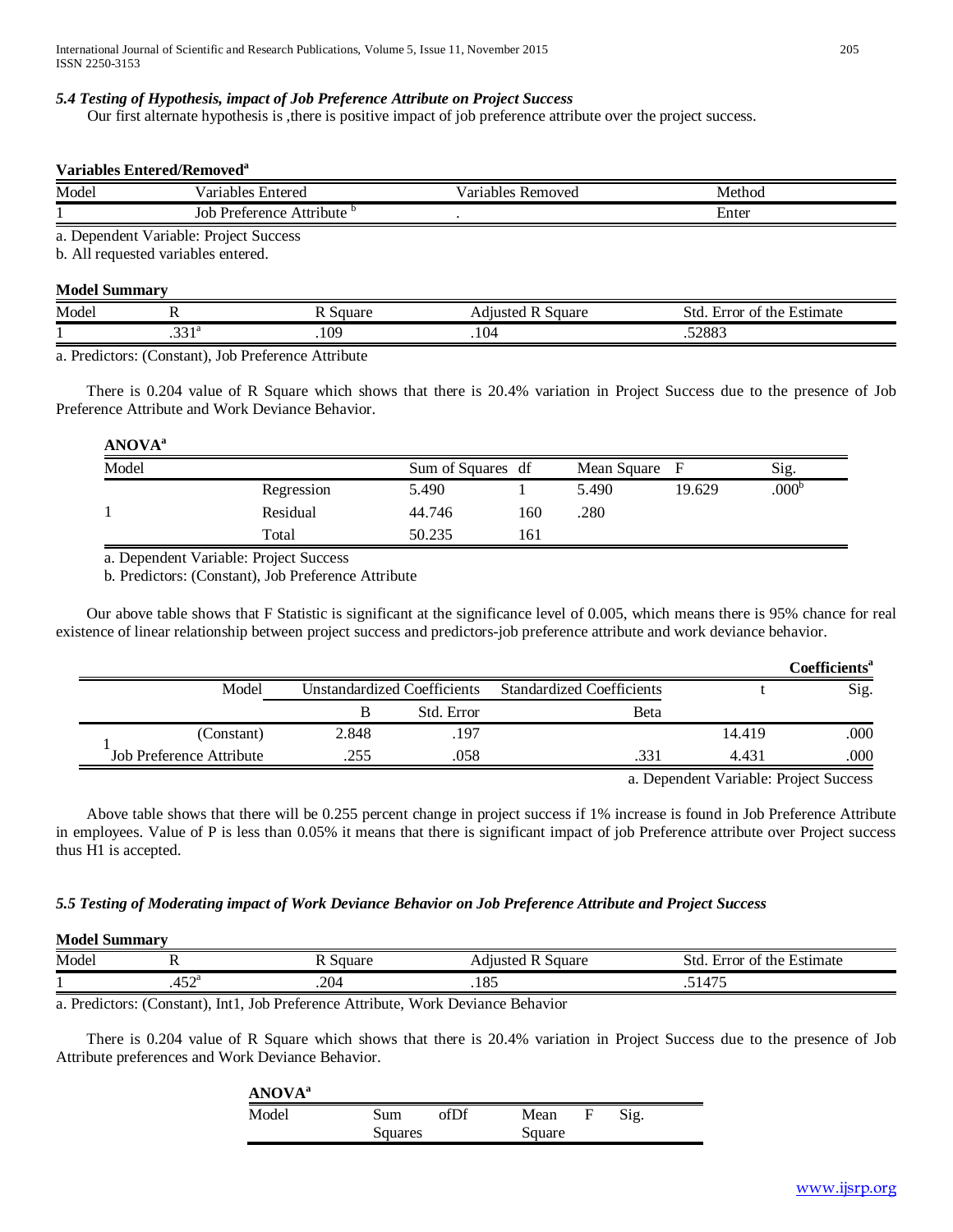| Regression 8.414                      |        | 3   | 2.805 | $\frac{10.58}{5}$ .000 <sup>b</sup> |  |
|---------------------------------------|--------|-----|-------|-------------------------------------|--|
| Residual                              | 32.856 | 124 | .265  |                                     |  |
| Total                                 | 41.270 | 127 |       |                                     |  |
| a Dapandant Variable: Droiget Success |        |     |       |                                     |  |

a. Dependent Variable: Project Success

b. Predictors: (Constant), Int1, Job Preference Attribute, Work Deviance Behavior

 Our above table shows that F Statistic is significant at the significance level of 0.005, which means there is 95% chance for real existence of linear relationship between project success and predictors-Job Preference Attribute and Work Deviance Behavior.

| Coefficients <sup>a</sup>        |                                    |            |                                  |          |      |  |
|----------------------------------|------------------------------------|------------|----------------------------------|----------|------|--|
| Model                            | <b>Unstandardized Coefficients</b> |            | <b>Standardized Coefficients</b> |          | Sig. |  |
|                                  | B                                  | Std. Error | Beta                             |          |      |  |
| (Constant)                       | 5.020                              | .872       |                                  | 5.754    | .000 |  |
| <b>Job Attribute Preferences</b> | $-.459$                            | .252       | $-.542$                          | $-1.817$ | .072 |  |
| Work Deviance Behavior           | $-.818$                            | .300       | $-1.101$                         | $-2.729$ | .007 |  |
| Int 1                            | .258                               | .084       | -717                             | 3.058    | .003 |  |

a. Dependent Variable: Project Success

 When we regressed project success on the interaction term of both Job Preference Attribute and Work Deviance Behavior, results turned down into positive as value of B is 0.258.Value of significance is 0.003.Hence our hypothesis H3 is accepted concluding there is significant moderating impact of work deviance behavior over project success and Job Preference Attribute.

# *5.6 Testing of Hypothesis, impact of Family Preference Attribute on Project Success*

Third alternate hypothesis in this research is, there will be significant negative relationship between family preferences attribute and project success.

# **Variables Entered/Removed**

| Model | /ariables<br>≿ntered                                | / arı<br><b>Removed</b><br>. 1ables | Method |
|-------|-----------------------------------------------------|-------------------------------------|--------|
|       | $\cdot$<br>Attribute<br>ramılu<br><b>Preference</b> |                                     | Enter  |

a. Dependent Variable: Project Success

b. All requested variables entered.

# **Model Summary**

| Model |           | $\alpha$ 11 $\alpha$ r<br>эччаг | square | $\sim$<br>Estimate<br>Stc<br>the<br>uror:<br>ΟĪ |
|-------|-----------|---------------------------------|--------|-------------------------------------------------|
|       | റ<br>.110 | 014                             | .008   | $\sim$                                          |

a. Predictors: (Constant), Family Preference Attribute

 there is 0.204 value of R Square which shows that there is 1.40% variation in Project Success due to the presence of Family Preference Attribute.

# **ANOVAa**

| Model |            | Sum of Squares | df  | Mean Square |                 | $\sim$<br>$\mathrm{S1g}$ . |
|-------|------------|----------------|-----|-------------|-----------------|----------------------------|
|       | Regression | .678           |     | .678        | 2.272<br>4.47 L | .134 <sup>b</sup>          |
|       | Residual   | 48.372         | 162 | .299        |                 |                            |
|       | Total      | 49.050         | 163 |             |                 |                            |

a. Dependent Variable: Project Success

b. Predictors: (Constant), Family Preference Attribute

 Our above table shows that F Statistic is non-significant at the significance level of 0.005,because significance value is .134 , which means there is no chance for real existence of linear relationship between project success and predictors-Family Preference Attribute and Project Success.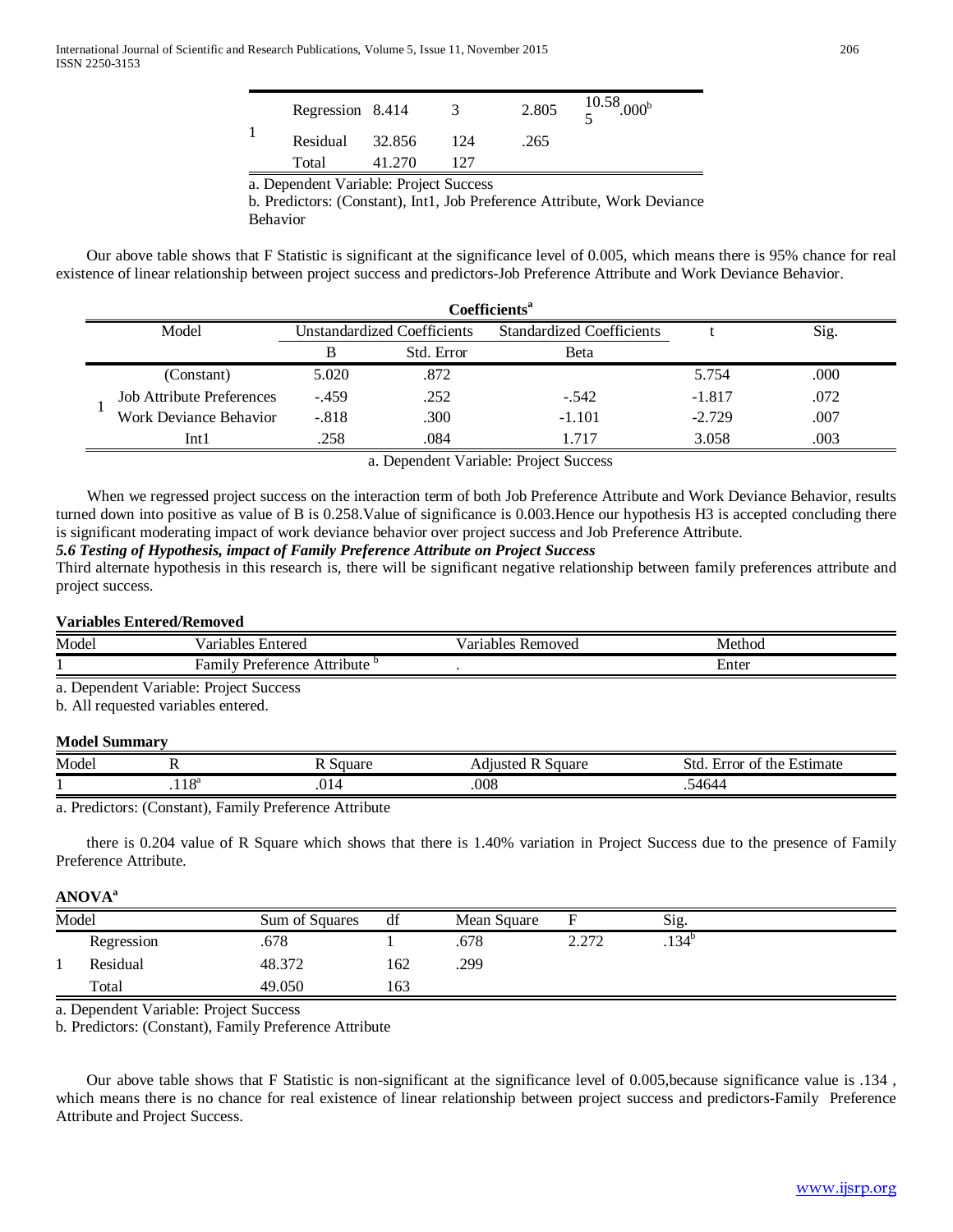|  |                                       |                                    |            |                                  |        | Coefficients <sup>a</sup> |
|--|---------------------------------------|------------------------------------|------------|----------------------------------|--------|---------------------------|
|  | Model                                 | <b>Unstandardized Coefficients</b> |            | <b>Standardized Coefficients</b> |        | Sig.                      |
|  |                                       |                                    | Std. Error | Beta                             |        |                           |
|  | (Constant)                            | 3.440                              | .157       |                                  | 21.901 | .000                      |
|  | <b>Family Preference</b><br>Attribute | .074                               | .049       | .118                             | 1.507  | .134                      |

a. Dependent Variable: Project Success

 Above table shows that there will be 0.074 percent change in project success if 1% increase is found in Family Preference Attribute in employees. Value of P is 0.134 greater than 0.05% it means that there is non-significant impact of Family Preference Attribute over Project Success thus H3 is rejected.

*5.7 Testing of Moderating impact of Work Deviance Behavior on Family Preference Attribute and Project Success*

| <b>Model Summary</b><br><u>experience</u> |                |                   |                        |                              |  |  |  |  |
|-------------------------------------------|----------------|-------------------|------------------------|------------------------------|--|--|--|--|
| Model                                     |                | Square            | l R Square<br>Adjusted | Error of the Estimate<br>Std |  |  |  |  |
|                                           | 25a<br>. J.J.J | $\bigcap$<br>،⊥∠∪ | .106                   | 57758<br>96 ك.ر.             |  |  |  |  |

a. Predictors: (Constant), Int2, Work Deviance Behavior, Family Attribute Preferences

 While analyzing Family Preference Attribute, there comes 0.126 value of R Square which shows that there is 12.6% variation in Project Success due to the presence of Family Attribute preferences and Work Deviance Behavior.

**ANOVAa**

| Model |            | Sum of Squares Df |      | Mean Square | F     | Sig.              |  |
|-------|------------|-------------------|------|-------------|-------|-------------------|--|
|       | Regression | 5.110             |      | 1.703       | 6.120 | .001 <sup>b</sup> |  |
|       | Residual   | 35.349            | ר בו | .278        |       |                   |  |
|       | Total      | 40.459            | l 30 |             |       |                   |  |

a. Dependent Variable: Project Success

b. Predictors: (Constant), Int2, Work Deviance Behavior, Family Attribute Preferences

 Our above table shows that F Statistic is significant at the significance level of 0.005, which means there is 95% chance for real existence of linear relationship between project success and predictors-Family Attribute Preferences and Work Deviance Behavior.

|                              |         | Coefficients <sup>a</sup>          |                                  |          |
|------------------------------|---------|------------------------------------|----------------------------------|----------|
| Model                        |         | <b>Unstandardized Coefficients</b> | <b>Standardized Coefficients</b> |          |
|                              |         | Std. Error                         | <b>B</b> eta                     |          |
| (Constant)                   | 5.337   | .778                               |                                  | 6.859    |
| Family Attribute Preferences | $-.705$ | .257                               | $-1.032$                         | $-2.747$ |
| Work Deviance Behavior       | $-.624$ | .253                               | $-.823$                          | $-2.464$ |
| Int2                         | 245     | .079                               | 1.860                            | 3.122    |

a. Dependent Variable: Project Success

 When we regressed project success on the interaction term of both Family preference Attribute and Work Deviance Behavior, results turned down into positive as value of B is 0.245.value of significance is 0.002.Hence our hypothesis H4 is accepted, means there is presence of moderation.

# VI. DISCUSSION, CONCLUSION AND RECOMMENDATION

## *6.1 Limitation of Research*

 There is issue in generalization of our result as it has been conducted in District Attock of Pakistan, just representing the viewpoint of a particular class and that only belongs to banking industry. Other limitation in our research is time constraint, as we have to complete the task within four months as directed by our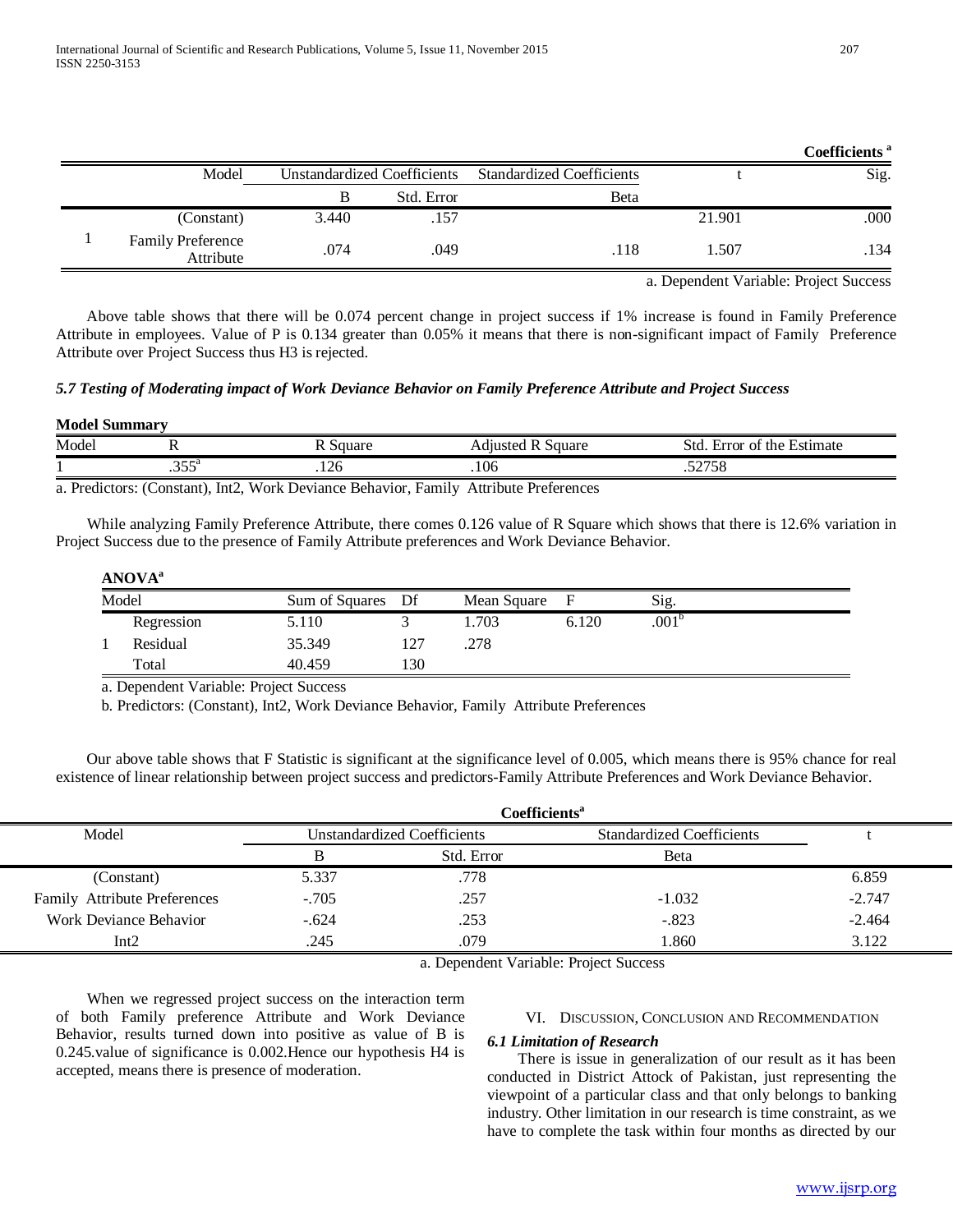university to fulfill academic requirement. People in our culture also hesitate to share their colleagues and other the reason is trust deficit, thus it may biasness in fulfilling the questionnaire reducing the reliability of our result.

#### *6.2 Future direction of Research study*

 As we just conducted in specific jurisdiction of banking sector, people with time and resources may extend this research present the full image of employees working in this field, in other fields as well. Role of workplace as mediator can be checked in this proposed diagram. Comparative study of job-family attribute preferences across Pakistan and western world can be done to differentiate the discordant of culture.

 Impact of workplace deviance can be gauged as moderator among the project success and various aspects of job attribute preferences. Similarly a study may be conducted to analyze the relationship among the numerous aspects of family attributes and project success. Individual parameters of project success like triple constraint budget, schedule and quality can be taken into consideration separately to analyze impact of job attribute preferences and family attribute preferences.

#### *6.3 Conclusion*

 This study was sought to reveal the impact of Job-Family Preference Attribute on Project Success through the moderation of workplace deviance behavior. While the previous research has mainly investigated the workplace deviance behavior associated with the job satisfaction, organizational commitment and organizational citizenship behavior (OCB).our result reveal that there is significant relationship between jobs attribute preferences and project success. Specifically we found that workplace deviance behavior moderates the effect of job attribute preferences on project success.in other words, workplace deviance behavior lead to lower the probability of project success. Furthermore workplace deviance behavior is not only detrimental to project success but also directly influences the job attribute preferences of employees.

 This study also provides important implications to HR Practitioners at the time of new induction by measuring various attribute of job and level of violation. While managing the workforce manger must be aware that workplace deviance behavior is very disgusting for integration process among team members and it brings the distance among them which ultimately decreases the efficiency and effectiveness of input thus weakens the chances of project success. Projects are naturally challenging and success of projects need concrete efforts of the whole team. Work deviances can damage overall good performance of team.

These findings have been interpreted in the light of data collected. Further research imitated by testing the same hypothesis on wide perspectives and using a various success factors of projects.

 From above data analysis and interpretation of results we concluded that

 H1: there is significant positive relationship between Job Preference Attribute and Project Success. **Accepted** 

 H2: Work Deviance Behavior will moderate the relationship between Job Preference Attribute and Project Success. **Accepted**

 H3: there is negative relationship between Family Preference Attribute and Project Success. **Rejected**

 H4: Work Deviance Behavior will moderate the relationship between Family Preference Attribute and Project Success. **Accepted**

#### VII. DISCUSSION

 Project professionals are required to meet the budget, time and quality requirements in order to achieve the objectives as considered being triple constraint. Besides keeping issues of people aside, project success is dependent upon the tools and techniques to be used. Human resource has a central role in project success. With increasing complexity of project, there is emphasis on the development of people skills. People skills constitute of effective communications, resolution of individual differences, motivation strategies specific to individual, active management of professionals issues.

 People skills are supposed to a general term besides defining it with reference to some specific point. People skills are considered to be helpful in achieving win-win situation while negotiating. Keeping in mind different job and family attribute preferences, seven strategies have been established to avoid any bad impact over project success.

- o Interpersonal communication skills especially communicating with individual
- o Leadership styles based on needs of stakeholders
- Framework dependent upon Individual style and differences
- o motivation strategies according to individual needs
- o active management of conflict among team members<br>
o self-management of owns worries
- self-management of owns worries
- o competency in active management skills

 There is principal credence that people skills can be adopted, and improved. Everyone can easily utilize these skills provided he/she is ready to do basic three things-readiness's to implement rules, use of sense of humors and lacking seriousness, learn things from people around him/her what is useful for them.

Literature exhibit that there are four interpersonal skills important to handle preferences of people-cross cultural considerations and limitations, open ended questions, active listening, tracking the discussion, reframing the discussion. Now a days project are managed with the diverse team, so a good manager must keep in mind what is most effective to what values and norms belonging to individual. Similarly we must talk to our team members in the way of open ended questions to emerge their inner heat. While having discussion a good manager is required to show active listening skills –helps in enhancing the trust of supervisor in the eyes of employees, their sayings is listened, given preferences. Also to keep analyzing preferences of people manager must maintain the record of discussions to show his/her actions for implementation in order to feel employees their preferences settled.

#### **REFERENCES**

[1]

- [2] Agnew, R., & Peterson, D. M. (1989). Leisure and delinquency. Social Problems, 36, 332-350.
- [3] Becker, G. S. (1985). Human capital, effort, and the sexual division of labor. Journal of Labor Economics, 3, S33–S58., 3, 538-558.